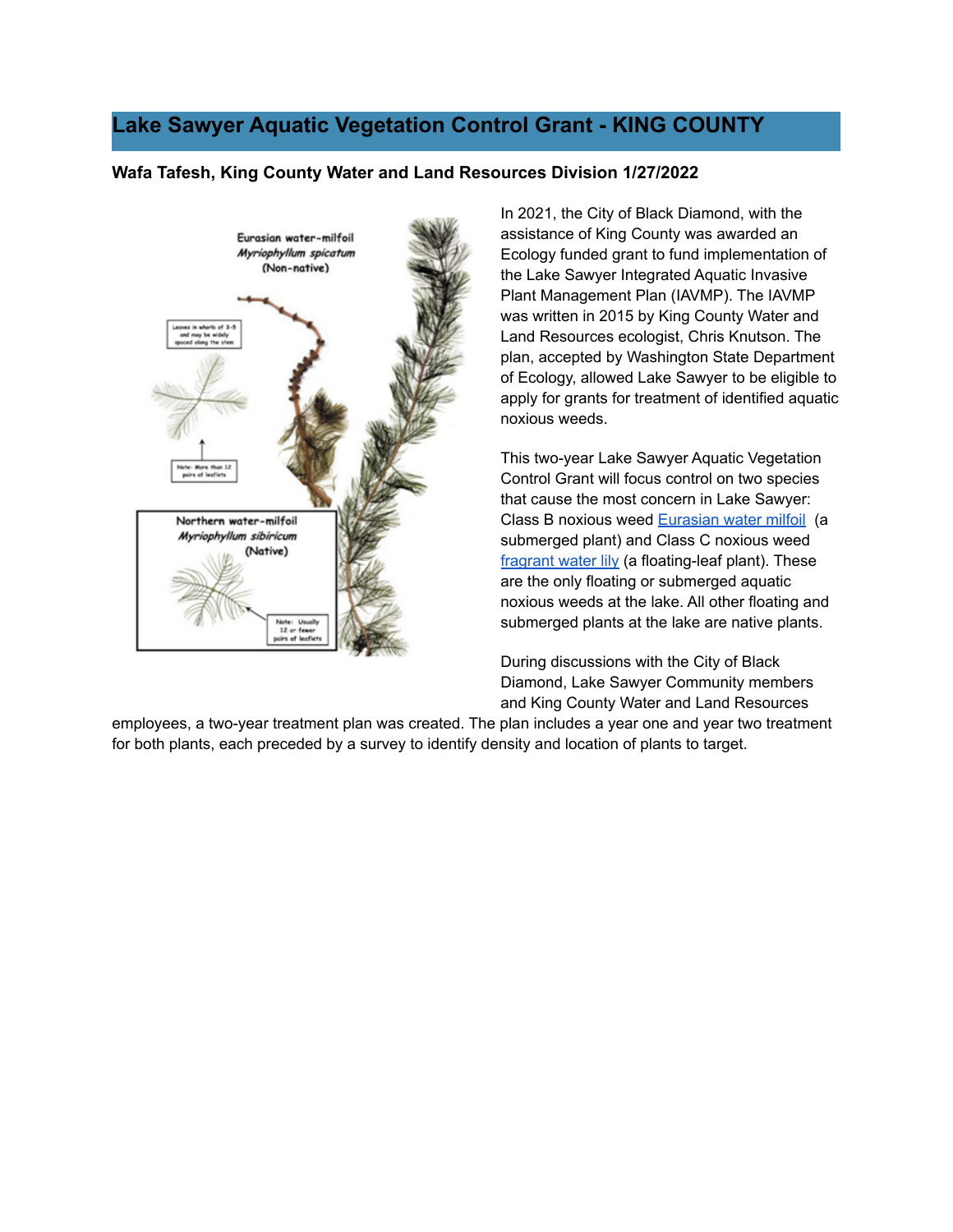## **Summary of grant activities include:**

· Year 1 survey of the littoral zone (areas of the lake where plants can grow) of Lake Sawyer for Eurasian watermilfoil and fragrant water lily. Completed by King County staff on July 8<sup>th</sup>, 2021.

Year 1 herbicide treatment by Aquatechnex (a hired contractor). Eurasian Milfoil will be treated with ProcellaCOR herbicide, Fragrant Water Lilies will be treated with Rodeo or Habitat herbicide and a surfactant. Successfully completed by Aquatechnex on August 23<sup>rd</sup>, 2021. and September 13<sup>th</sup>, 2021.

· Year 2 survey of the littoral zone of Lake Sawyer for Eurasian watermilfoil and fragrant water lily. Planned for summer of 2022.

Year 2 herbicide treatment. Planned for summer of 2022. A map of treatment target areas will be sent to residents prior to treatment.

Please hold off on pulling water lily plants this spring and summer until the herbicide treatment occurs. After the two years of treatment, we will work

#### Nymphaea odorata American water-lily, fragrant water-lily



Distribution: Occurring chiefly west of the Cascades crest in Washington; British Columbia to California, east to central<br>and eastern North America, where native. Habilal: Lowland ponds and lakes. Flowers: June-October Origin: Introduced from central and eastern North America Conservation Status: Not of concern

### **Description:**

### General: Aquatic, perennial herbs from thick rhizomes, the leaves<br>and flowers rising from the rhizomes. Leaves:<br>Leaves floating, the blade deeply cordate, nearly orbicular,<br>up to 25 cm. broad; petioles slender, terete, up to 2 m.<br>long. Leaves:

Flowers:

Flowers solitary, long-pedunculate, showy, white, tinged interior systems, interior and morning and closing in<br>the afternoon; sepals 4, greenish, 3-6.5 mm. long; petals<br>the afternoon; sepals 4, greenish, 3-6.5 mm. long; petals<br>white, 20-30, about equaling the sepals; stamens 50yellow; style 1; stigmas 6-9, yellow, broad and spreading. **Fruits:** 

Fruit a berry-like capsule.



Image © 2004 Ben Legler



Image © 2009 Jenifer Parsons

with homeowners on weed control techniques to ensure long term eradication of water lilies.

The "boot" area of the lake has had an existing herbicide permit. The City of Black Diamond worked with the Department of Ecology to keep the lake and "boot" permits separate for 2021 herbicide treatment. The permit holders for the boot treated the area for milfoil in 2021. The community and the City of Black Diamond will discuss combining permits for treatment this summer.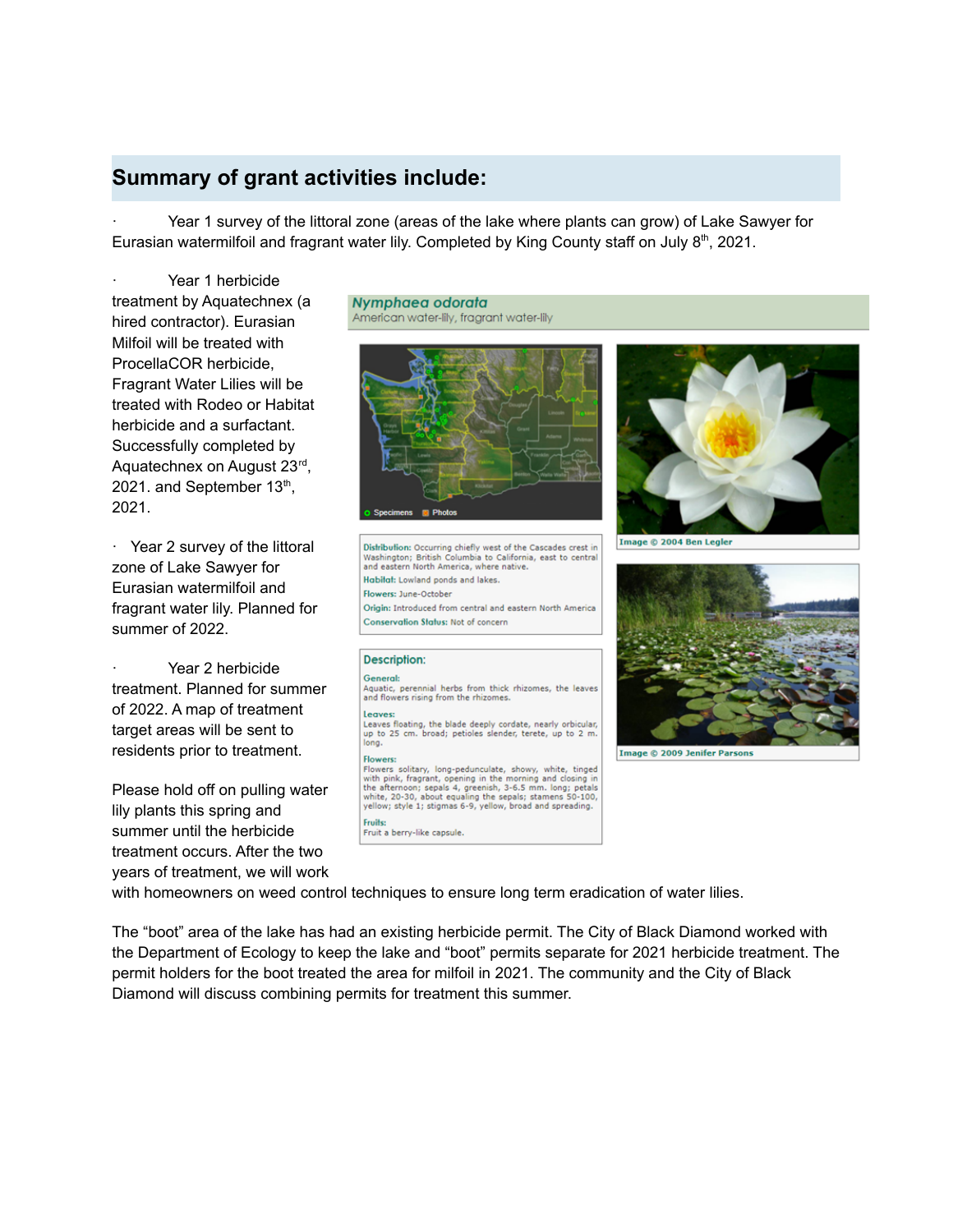### **When will you see the effect of the treatment?**

The fragrant water lilies may take about a week to start looking damaged and will probably totally die in about three weeks. Keep in mind that there will be strips of non-sprayed areas in the bigger patches. Two days of treatment are planned for each year to make sure any missed areas are sprayed.

Eurasian milfoil should start to die off within just a few days.

Keep in mind there is a multi-year effort. Another treatment event is being planned for summer of 2022.

### **No water use restrictions**

Prior to treatment, a notice will be sent to residents as well as posted on docks and at all public access areas. There are no restrictions on swimming, eating fish from treated waterbodies, or using water for drinking water. Pets fall under the same water use restrictions for humans.

You must wait 24 hours before treated water can be used for irrigation of residential landscape, gardens, plants or lawns.

If you are withdrawing water for potable or domestic water use, livestock watering, or irrigation, and have no alternate water source, please contact Aquatechnex at 360-527-1271 to arrange an alternate water supply.

# **Can I remove other aquatic plants myself from my waterfront?**

After herbicide treatment has occurred, you can help control Eurasian watermilfoil and fragrant water lilies to help ensure a long-term weed control on the lake after herbicide treatment. Residents are allowed to removed aquatic plants themselves, including from their waterfront without an herbicide permit if manual techniques are used. You can do hand cutting or removal yourself if you follow the instructions in the WDFW *Aquatic Plants and Fish* pamphlet permit: Aquatic Plants and Fish: Rules for Aquatic Plant Removal and Control (2015) | Washington Department of Fish & Wildlife.

To "obtain" the permit all you need to do is print a copy and have it physically with you when working to remove aquatic plants. There are various restrictions on the kind of tools you can use and area limitations so make sure you read and understand the permit entirely. From the permit, table 1 below summarizes the overall permit requirements. Note that the rules vary depending if the plant is a listed Aquatic Noxious Weed (Noxious week lists and laws – King County) or an Aquatic Beneficial Plant (native plants and non-noxious weed non-native plants). Also, aquatic plant control done under the Aquatic Plants and Fish pamphlet permit is only allowed during the "fish window" period. For Lake Sawyer, the allowed work period is July 16 - September 30.